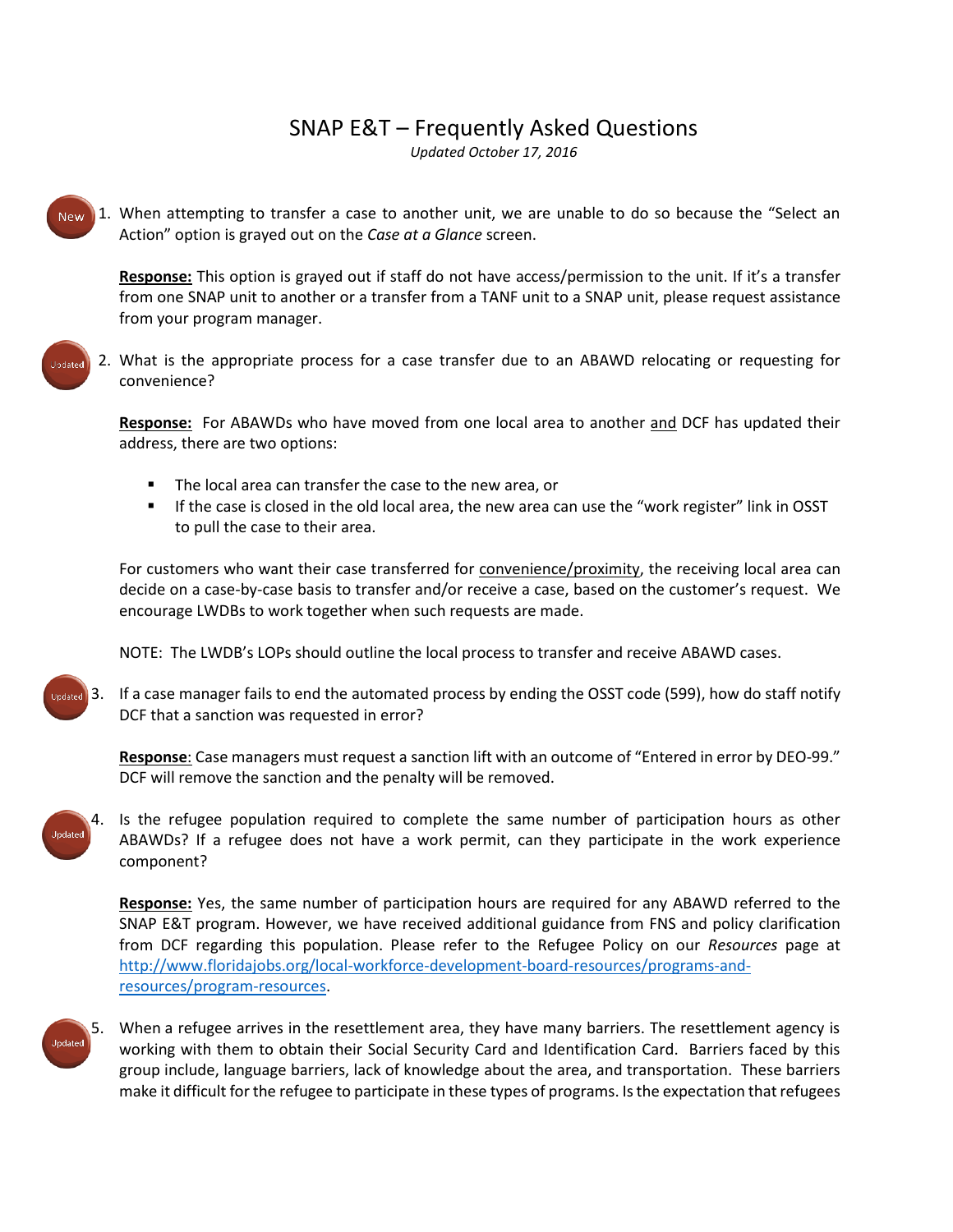will be able to find employment and meet the participation requirements with these types of barriers? Will they be required to complete orientation and assessment in OSST?

**Response:** Yes. Each LWDB should have procedures in place to assist these individuals in meeting their work requirements. Additionally, they are required to complete Orientation and Assessment.



Are there any special considerations/exemption periods for this population?

**Response:** Please refer to the Refugee Policy on our *Resources* page a[t http://www.floridajobs.org/local](http://www.floridajobs.org/local-workforce-development-board-resources/programs-and-resources/program-resources)[workforce-development-board-resources/programs-and-resources/program-resources](http://www.floridajobs.org/local-workforce-development-board-resources/programs-and-resources/program-resources) to learn more about Refugee exemptions from work requirements.



7. What options will be available in OSST when the case manager is ending a sanction/request (good cause, complied, not imposed etc.)?

**Response:** OSST has been updated with the following sanction outcomes:

- Complied(After Serving Sanction) (46)
- Complied(Before Sanction Effective Date) (48)
- Manual Exception FLORIDA Screen (96)
- Manual Exemption FLORIDA Screen (97)
- Entered in error by DCF (98)
- Entered in error by DEO (99)
- Hurricane Hermine Auto Sanction Rollback only (71)

A definition for each outcome is available by clicking "View Outcome/Comply definitions." Additionally, when using sanction outcome codes 99 and 71, staff must enter a case note on the CLRC screen in the FLORIDA system to indicate the error. The case note entered must be **"sanction requested in error"** not "good cause."



Will DCF automatically impose a sanction for an ABAWD's failure to complete the orientation and assessment by the given deadline?

**Response:** No. DEO's OSST system will automatically request a sanction when an ABAWD fails to complete Orientation and Assessment within 10 days of being referred to SNAP E&T by DCF.



9. Once a sanction has been requested, is the ABAWD required to serve the entire penalty period if they start complying with the career center?

**Response:** If the sanction has been requested, but is not yet effective, the ABAWD will need to comply by completing the LWDB compliance activity described in the LWDB local operating procedures. Once the compliance activity is completed, LWDB staff should request a sanction lift and the ABAWD should continue participating by being enrolled in a qualifying activity.



Updated 10. What is the process for establishing good cause?

**Response:** If the participant feels they have good cause for not complying, he/she must report it to DCF, as DCF is responsible for determining good cause. Good cause can only be established if the ABAWD has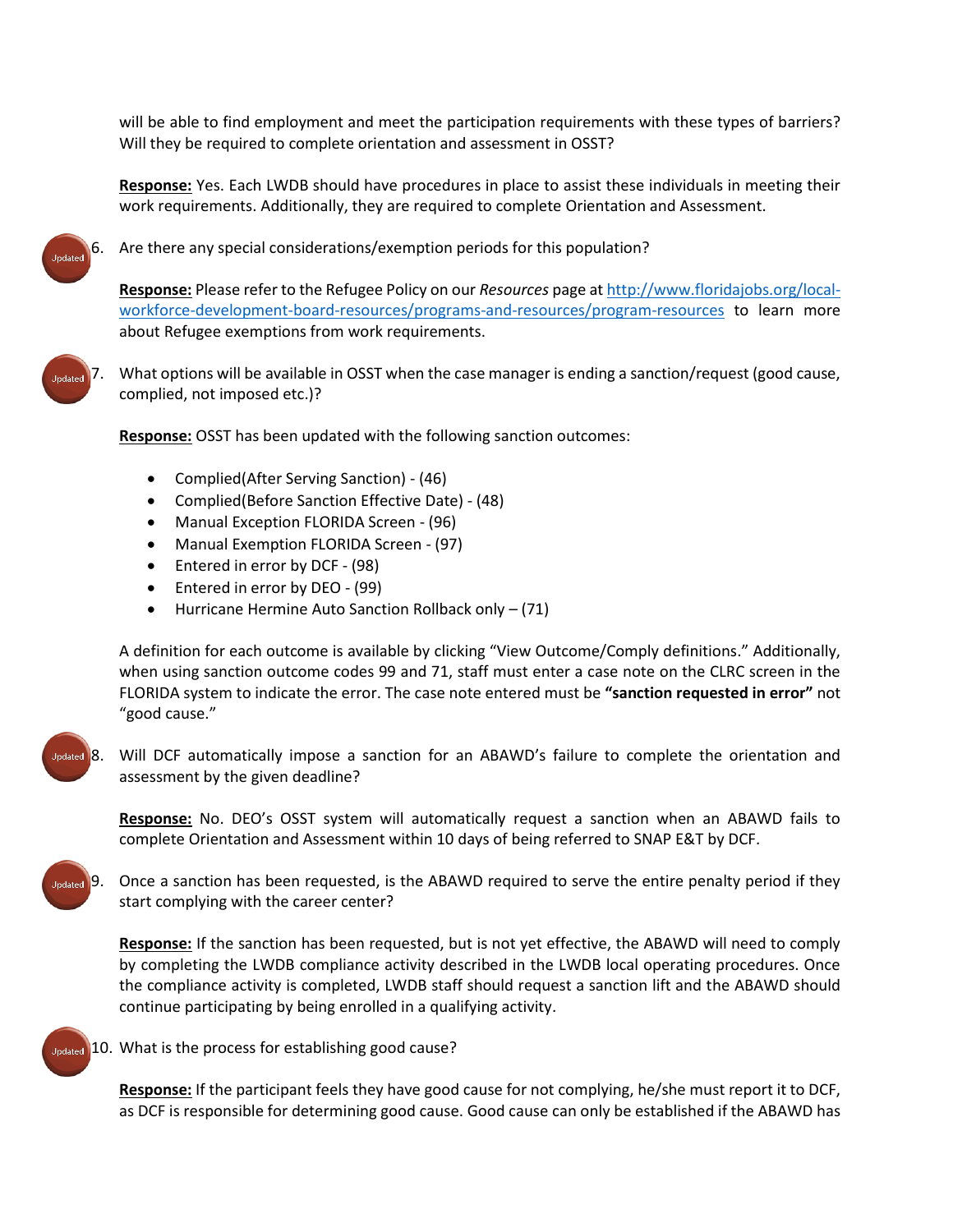been actively engaged in an activity(ies), which means they must have at least completed the orientation and assessment before they can report good cause to DCF.



11. When a case manager requests a sanction and DCF determines that good cause **does** exist, what process or data entry should occur?

**Response:** Staff are not responsible for making any data entries. Through the FLORIDA system interface, DCF will send back a good cause record to OSST, and OSST will automatically update the sanction outcome with "good cause."

Jodated

12. If DCF imposes a sanction and the participant serves the penalty period, will DCF be required to send a new referral if the participant wants to start participating in the program after the penalty period?

**Response:** No. The participant must first comply with workforce in order to satisfy the sanction. DCF will instruct the participant to comply. Once the participant has complied, the case manager will enter a sanction lift request in OSST with *"Complied (After Serving Sanction)-(46)."* The participant will start the application process over again. If they are eligible for food assistance, DCF will refer them back (interface) to the E&T program for program participation/engagement.

13. Does the participant have the option to request an FSR during the online Orientation/Assessment?

**Response:** Yes.

14. What steps should the LWDB take to re-engage a customer who has received a Notice of Adverse Action hetchall (NOAA) where the customer wants to comply *before* the sanction effective date?

> **Response:** LWDB staff should enter code 594 (Staff Initiated Online Authorization) to allow the customer to comply before the sanction effective date, if the customer has not previously completed the required automated activities. If the customer has previously completed the automated activities, LWDB staff should engage the customer according to local operating procedures.

In the event the 594 code does not re-start automation, the local area may do the following to allow the ABAWD to comply:

- 1. LWDBs should access the orientation material used in the automated system and hold a session to allow the customer to view the orientation
	- a. Enter a manual orientation in the system (500)
- 2. Administer an assessment to the customer
	- a. Enter a manual assessment in the system (575)
- 3. Assign to job search or job search training
	- a. Enter a job search (505) or job search training (511) code in the system

An ABAWD should not be allowed to participate in program compliance activities while serving the penalty period. LWDB staff should wait until the penalty period has ended to enter the 594 code allowing the ABAWD to comply with the program, if these activities have not been *previously* completed.

Once the ABAWD has completed the required compliance activity(ies), the sanction should be ended with *"Complied (After Serving Sanction)-46"* and the ABAWD must re-apply for food assistance benefits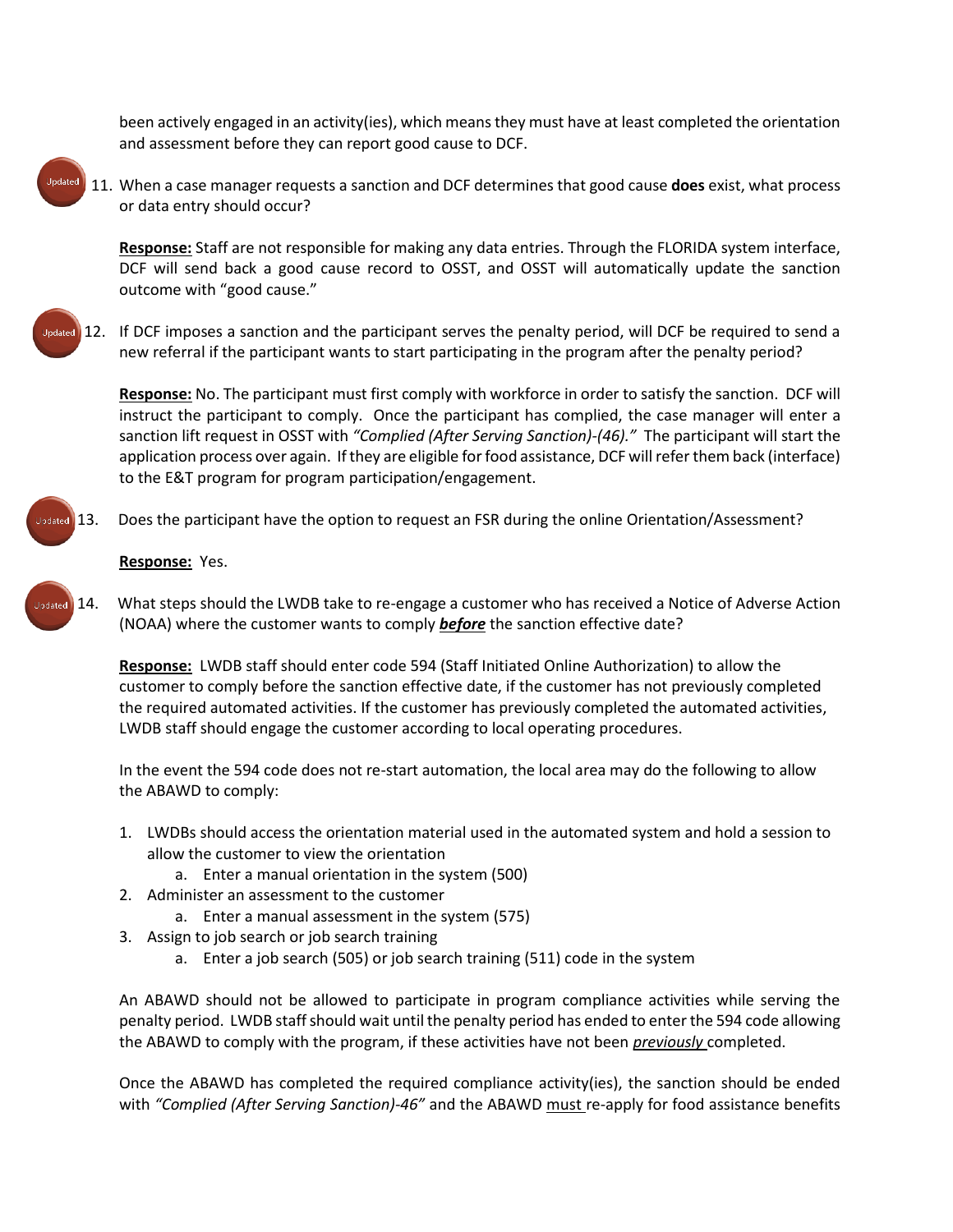through DCF. In these cases, the ABAWD is not expected to participate in program activities until they have been referred back to the E&T program for participation/engagement through the FLORIDA to OSST interface. If the ABAWD is referred back, they will either be required to complete the initial engagement steps again or be assigned to program components. If the ABAWD is required to complete the initial engagement steps again, DEO will mail out a *Notice of Mandatory Participation (NOMP)*.

15. How do we request a FSR for employed participants?

**Response:** Currently, the option to request a FSR for an employed participant is not available in OSST. To request a FSR for employed participants, staff will need to send an email to [OSSTTechnical@deo.myflorida.com](mailto:Telly.Buckles@deo.myflorida.com) with the participant's OSST ID and the reimbursement amount for processing.

16. When a customer calls or comes into the career center and states that they heard about the program and want to participate/enroll, should we place a 594 on the case to give the customer access to the online requirements?

**Response:** No. Staff must first confirm that the individual was referred as a mandatory ABAWD by DCF. To confirm a participant is a mandatory ABAWD, staff should review OSST to see if the individual has an open case by looking for the 599 code (Participation Activity Notice) on the Skill Development screen. If a 599 does not appear, then the case has not been referred to participate in the program and a 594 should *not* be entered on the case. If a 599 appears on the case and the ABAWD is not currently serving a penalty period, then a 594 can be entered on these cases.

17. Is a background screening an allowable expense with SNAP funds?

**Response**: In accordance with federal regulations, background checks are an allowable expense if the employer requires the screening as a condition of employment. SNAP funds should not be used to fund background checks for all SNAP E&T participants, but should be expended with discretion.

18. When a participant has served their penalty period and becomes compliant again, must we open the case in OSST in order to lift the sanction with *complied*?

**Response:** No, as long as the compliance activity is not Orientation, Assessment and Workfare. For example, if the participant attends a workshop as their compliance activity, you will request a sanction lift by entering *complied* without opening the case. If the compliance activity will be to complete Orientation, Assessment and Workfare, you must open the case and enter code 594. When the ABAWD completes the required activities, staff will request a sanction lift by entering *complied* and close the case. As a reminder, participants must reapply for benefits with DCF and be referred back to the E&T program, if eligible.

19. When entering the 594, after receiving a case that has been transferred into our unit, how do we determine the anticipated end date?

**Response:** The anticipated end date on the 594 will be the same anticipated end date that appears on the 599.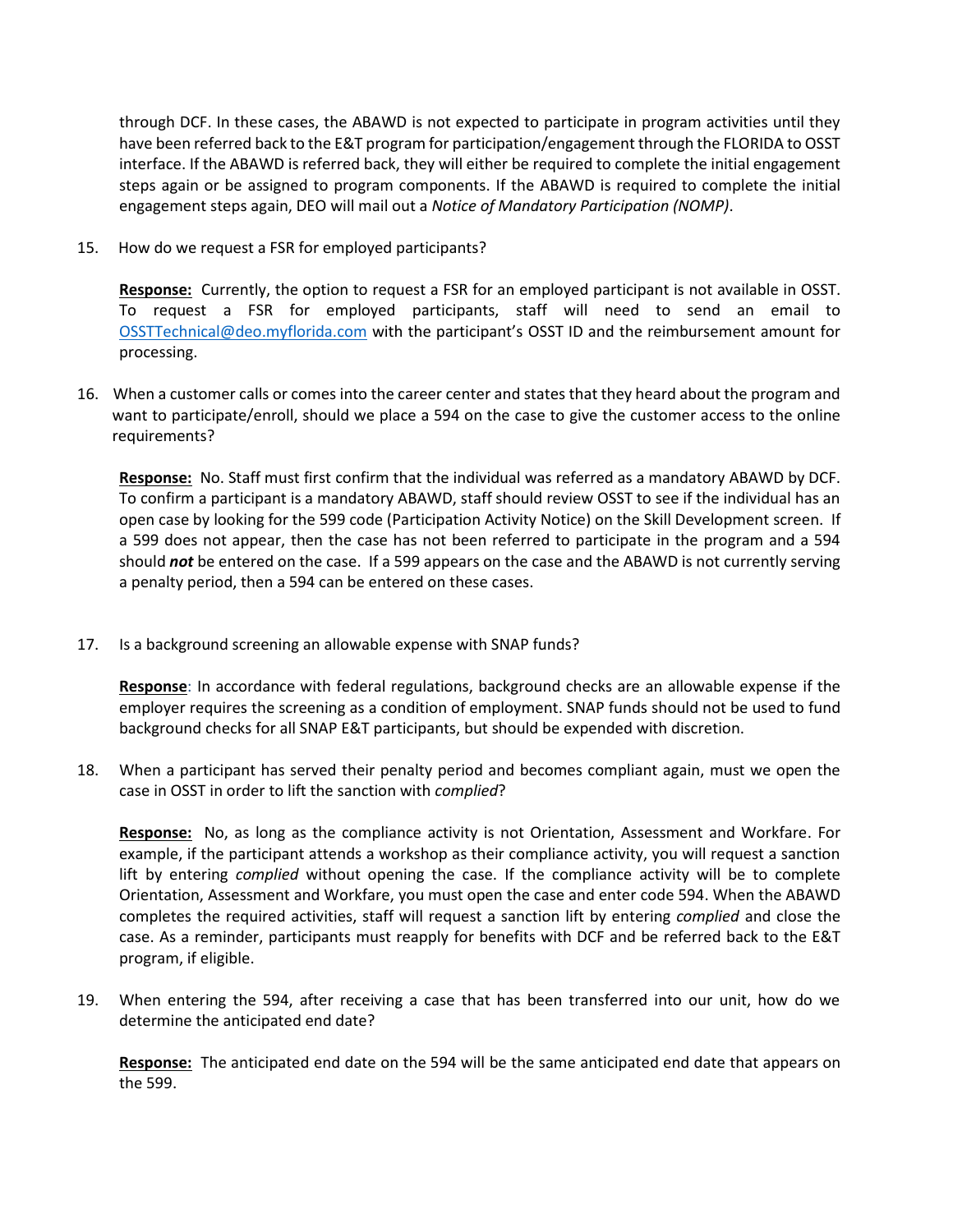20. We were attempting to enter hours for employment for a few of our SNAP participants but are unable to do so. A pop-up appears that says "This screen does not accept any hours, because JPRs are not generated for SNAP E&T client Job Tracking".

**Response:** Currently, the system does not allow entry of these hours, but we are working on making this feature available soon. In the meantime, please have staff case note the hours and continue to collect supporting documentation.

21. How do we handle all the alerts we receive?

**Response:** We have drafted a guide on our *Resources* page on how to handle alerts. Please click on the link below to access the document. As we continue to work through the alerts, language updates, and clean up, this resource will be updated accordingly.

[http://www.floridajobs.org/local-workforce-development-board-resources/programs-and](http://www.floridajobs.org/local-workforce-development-board-resources/programs-and-resources/program-resources)[resources/program-resources](http://www.floridajobs.org/local-workforce-development-board-resources/programs-and-resources/program-resources)

22. We have participants who completed Orientation, Assessment and the Workfare activity on time, but another 599 has appeared on the case. What do we do?

**Response:** We are aware that this has happened on some cases. If the participant has completed all initial requirements, please close/end the duplicate 599.

23. When a customer was mailed an NOMP/599 letter to one address, then the LWDB receives an alert to transfer the case to another unit, we close the case and transfer it to the new unit. Will OSST generate another NOMP? What should we do on our end?

**Response:** No. OSST will not generate another NOMP. When a case is transferred, LWDB staff will need to manage the case by following the steps outlined below:

- Close the original 599 with an outcome of "transferred"
- Close the OSST case
- Transfer the case to the correct unit
- Open the case
- Enter the 594 to re-start automation allowing the customer to access orientation, assessment and on-line modules

Once staff has entered the 594, the customer will be allowed to follow the instructions outlined in the original NOMP to comply with the program requirements.

24. Once the 599 is completed, customers can not log back in to the system to access MyTess or review the orientation/assessment information they completed. When will they be able to get back in to the system?

**Response:** We have resolved the issue and customers should now be able to access MyTess.

25. Customers cannot request an FSR when they complete their on-line requirements. When will this option be available?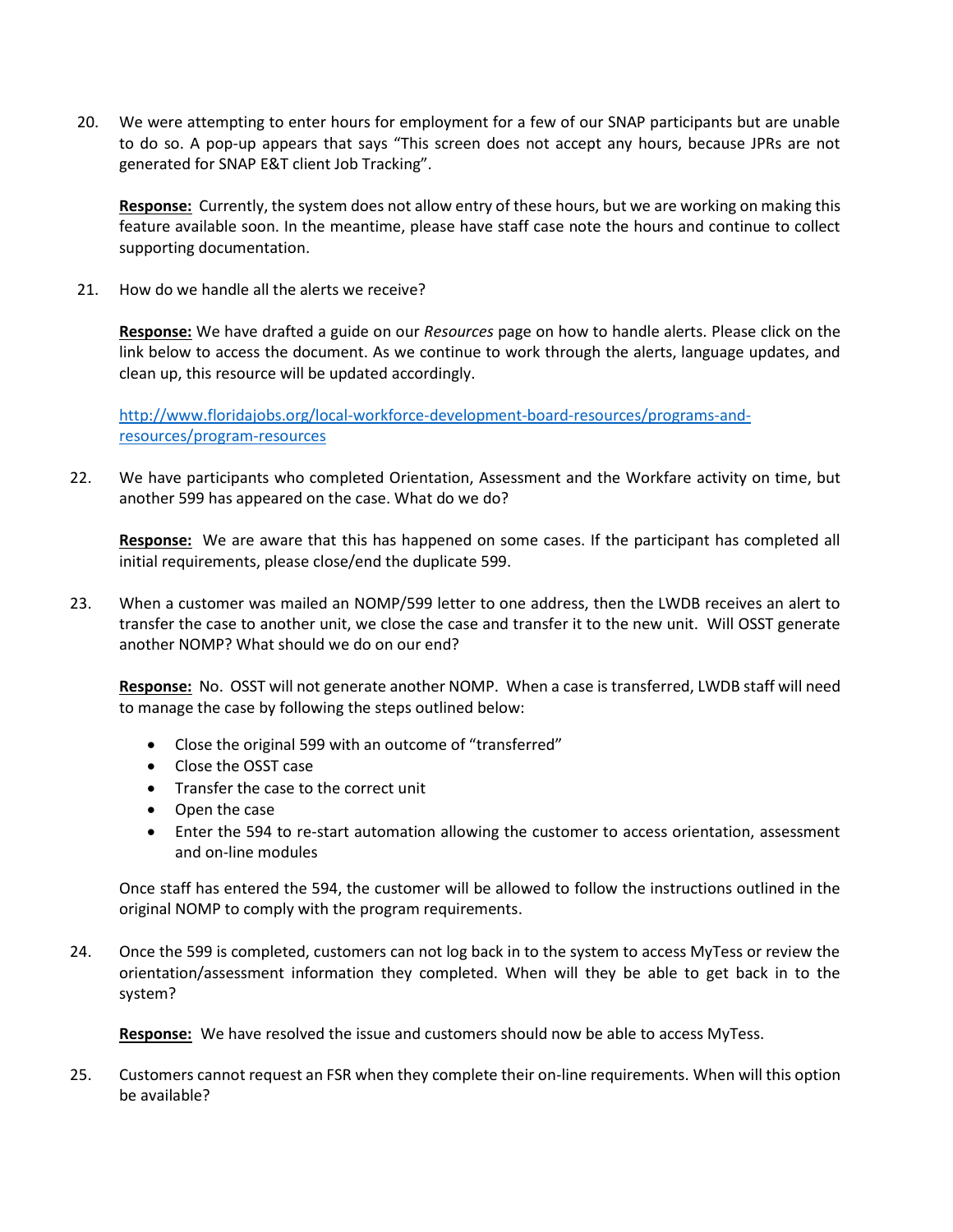**Response:** The OSST FSR issues have been resolved. Customers are now being prompted to answer the required questions to screen for FSR eligibility. The customer will be asked if they had to travel at two points during the automated process.They will be asked if they had to travel after they have completed the orientation (598) and assessment (597). Customers will also be asked if they had to travel to complete the online job search training (592), once they have completed it.

26. When DCF determines good cause **does not** exist, will we receive a closure alert with sanction imposed? If so, do we need to manually end the noncompliance request with a sanctioned imposed?

**Response:** Yes. We will receive a sanction imposed and case closure alert. If the case is in the auto process, the case will be automatically closed. If a case manager sends the noncompliance record manually and DCF imposes the sanction, the system updates the sanction with "imposed", but the case manager will have to close the case.

27. If a participant begins complying with the career center before a requested sanction is imposed, what action do we take in OSST to alert DCF that they are complying (even though it could come back as a sanction imposed if DCF determines good cause doesn't exist)?

**Response:** If the participant complies before the sanction penalty period starts, the case manager should request a sanction lift. DCF will remove the sanction and no penalty will be assessed to the participant.

28. Will ABAWDs who choose the email opt-in be allowed to change back to receiving regular mail and vice versa?

**Response:** Yes. Participants will have the choice to opt-in for the online communication. They will also have the ability to opt-out.

29. When an ABAWD uploads documentation through MyTESS, will they be required to turn in originals to case manager as well?

**Response:** No. Participants will not be required to submit the original document. However, the ABAWD will be asked to retain the original until the next meeting with their case manager just in case there was an error with the upload or the document wasn't legible.

30. If an ABAWD uploads documentation through MyTESS and the documentation is incomplete (ex: timesheet not signed), how should this be handled? Should it be rejected/not accepted?

**Response:** If a document is unacceptable, the LWDB will need to request either the hard copy and/or make contact with the participant and have them resubmit the completed timesheet with dates, times and appropriate signatures.

31. If MyTESS is used to upload documentation, will the case managers be required to print and maintain a hard copy in the case file?

**Response:** MyTESS is for the participant. Case managers should pull the document and use the local documentation retention process established in their area (hard case file, scan, etc.).

32. How will the participant know they have a message in MyTESS from case manager?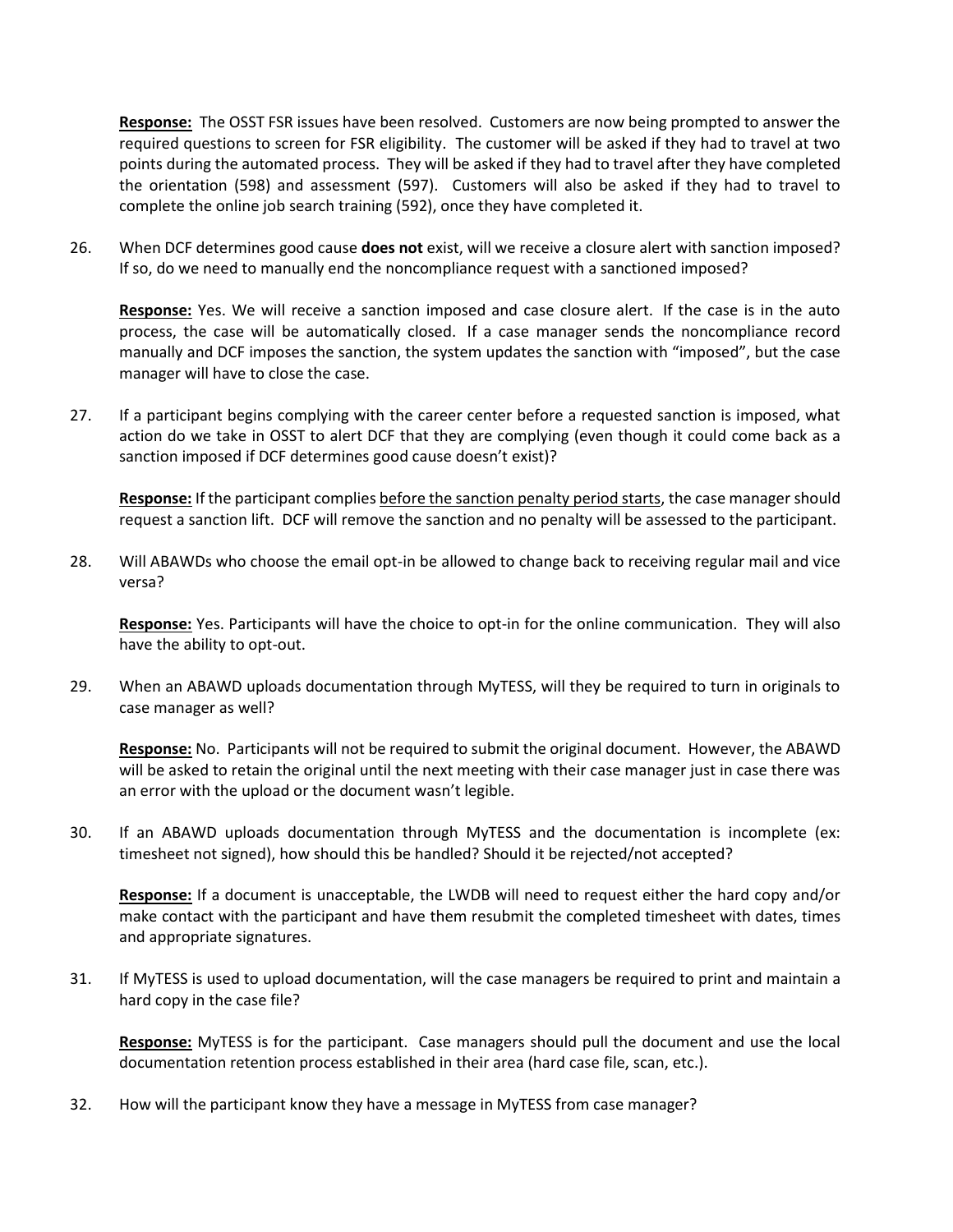**Response:** The participant will receive an email notification that they have a message waiting for them in their online account.

33. How will the LDWBs handle participants who are required to do online orientation, assessment and workfare, but cannot read or write?

**Response:** The orientation and online job search training modules are voiced. Also, online does not mean they cannot go to the career center or call. Participants who need help with the assessment can request assistance at the career center. In addition, if the participant has a major barrier, the LWDB may consider removing the participant out of the automated process and complete an in-person orientation and assessment (500/575 codes) and then assigned the participant to an activity.

34. For NOMP letters that come back as returned mail to the career centers, will the centers be required to mail out those letters upon learning the participant's correct address?

**Response:** No. It is the participant's responsibility to provide the correct address. The participation requirements will still remain in effect and the automated processes will continue. If the participant provided the correct address and DCF failed to act on it, the participant will have good cause for any failures that took place as a result.

35. Can OSST send an alert with the sanction request that indicates the specific reason for the request/failure?

 **Response:** The auto alerts are coded to include that language.

36. Will case managers be allowed to provide ABAWDs with a "window of opportunity?" In other words, can case managers give ABAWDs a 24 - 48 hour time frame to turn in documentation before requesting a sanction, considering that the sanction must be requested immediately or on the very day of the failure?

**Response:** If a participant is noncompliant or failed to turn in a document, they can be given the option to turn it in within a reasonable period. **Note:** The LWDB must define reasonable in their LOPs.

37. Will study time count towards Education hours (1 to 1)?

 **Response:** No, it does not. We are not currently granting study time hours for participants.

38. Will the job search rule (A State agency should not establish a continuous year-round job search requirement) still apply when serving ABAWDs? I understand that job search will never be stand-alone when mandatory (except for the first 30 days upon initial referral). Local areas want to know because most of their participants will have to be in multiple activities to meet 80-hour requirement. Therefore, if an ABAWDS cannot be assigned to job search for 365 days consecutively, this could pose problems. Is it allowable for an ABAWD to be assigned to job search for 365 days if job search is combined with other activities?

**Response:** Federal law still applies in which the participant cannot be engaged in year round job search activity.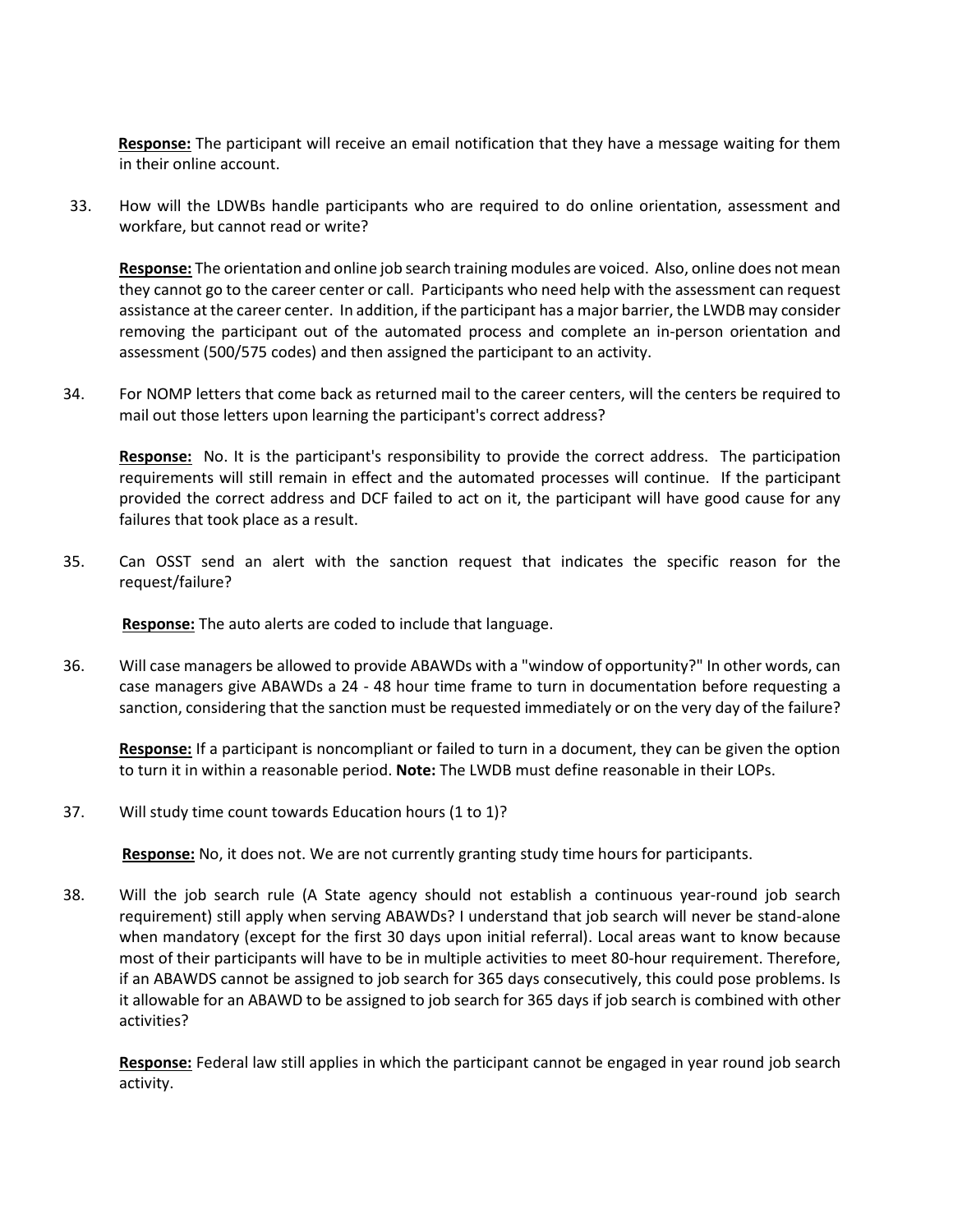39. If the participant is referred to the LWDB in the middle of the month, will they be required to complete 80 hours? For example, John was referred to the LWDA on Feb. 15. John completed his orientation, assessment and the initial workfare activity within the first 30 days. On March 16, John was assigned to his next qualifying component. Will John be required to complete 80 hours for the period of March 16- April 16?

**Response:** No. The State of Florida will be operating on a calendar month, which means the participant will be required to satisfy the 20 hours per week (80 hours per month) requirement during the first full month after the referral from DCF. John's first full month will begin on March 1<sup>st</sup>. John will be required to complete 80 hours during the month of March.

**NOTE:** Each participant will automatically be credited hours for completing the orientation, the assessment and on-line job search training course. Each participant will receive 4 hours credit for completing the orientation and assessment and 20 hours credit for completing the on-line job search training course. The earned credit hours will be **applied** on the date the participant completes each of these requirements. If John completes the orientation, assessment and on-line job training course on March 15th, then he will be credited 24 hours and will be required to complete the remaining 56 hours by March 31st.

40. An ABAWD in school on at least a half-time basis is one of the exemption reasons granted by DCF. If the ABAWD is not in school when they are referred to us, but they choose to attend school after being referred and the case manager assigns them in the Education and Training component, will the ABAWD then become exempt, if they attend on at least a half-time basis (post-secondary or vocational)?

**Response:** The ABAWD will need to report the change in status in their DCF MyACCESS account and contact DCF. The LWDB will need to document the information reported by the ABAWD in the case notes on OSST. DCF will review the information submitted and determine if the individual meets the exemption criteria. Until the participant is determined to be exempt by DCF, they must continue to comply with SNAP E&T program requirements.

41. How does the local area engage an ABAWD that provides documentation showing that they are legally not allowed to use or access the internet due to a past criminal offense?

**Response:** The local area should make available a representative that can go through the online orientation/assessment for the participant (case note the assistance in OSST). Once through the automated orientation and assessment, the case manager should end the automation by ending code 599 in OSST. The case manager will then assign the participant to a physical job search training/work readiness course (if available), assign to physical job search (not online), or assign the participant to an appropriate activity based on assessment responses and communication with the customer.

42. The LWDB career centers are receiving returned "NOMP" letters. Do we send these back to DEO?

**Response:** No. The returned NOMP letters should be kept at the local career center. The LWDA staff should enter a case note indicating the NOMP was not delivered to the ABAWD and returned to the career center. The NOMP is documentation that an attempt to notify the ABAWD of the SNAP E&T program requirements occurred and indicates that there is some type of issue with the address of record in the DCF system.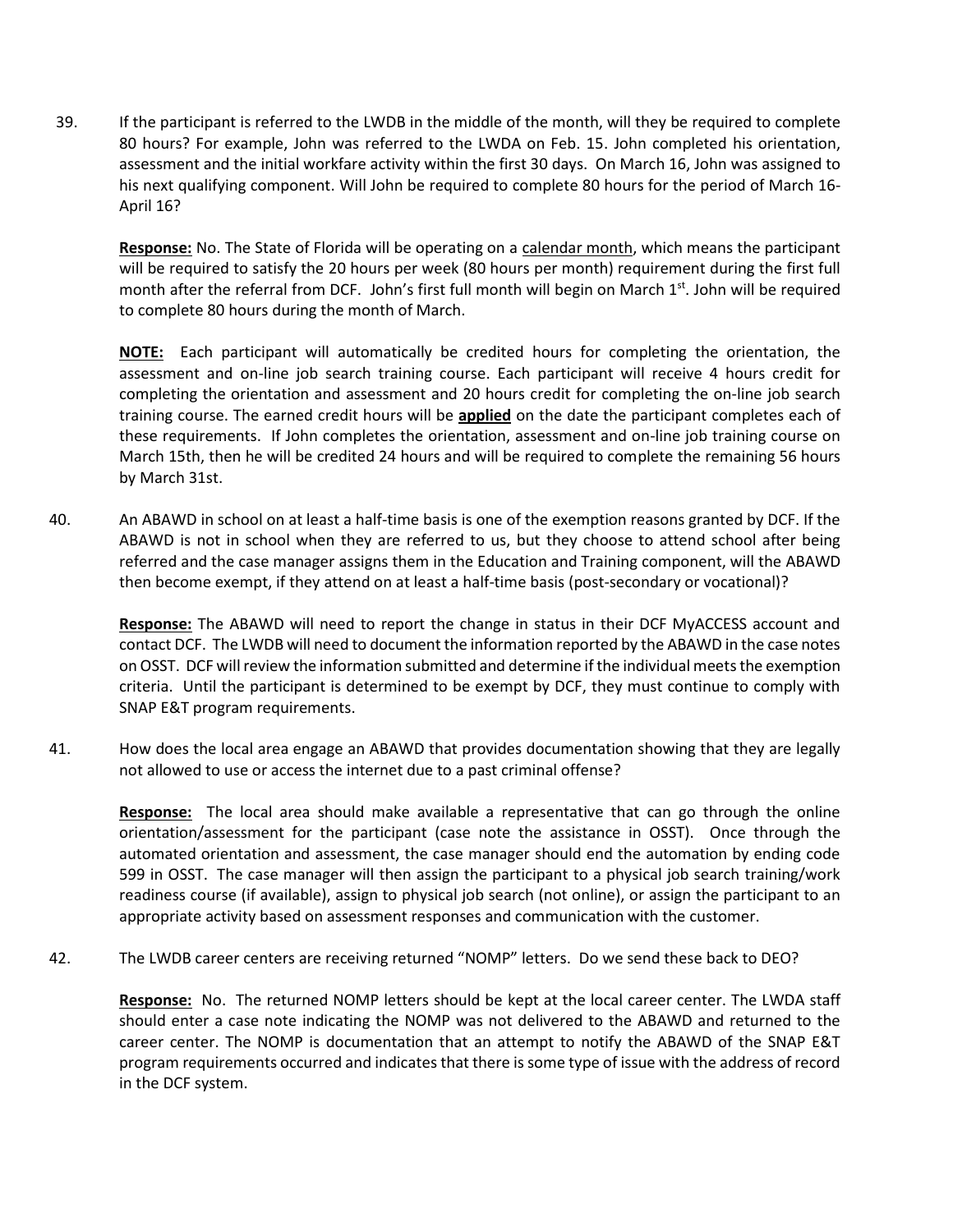43. The NOMP letter provides information to the customer on how to go the OSST website and set up an online account. For those individuals who have attempted to do this, OSST is asking for their "Date of Application". Is the Date of Application something that can be added to the NOMP?

**Response:** The date of application is not a required field. Therefore, if the participant does not know the date of application, they will still be able to complete the account set-up process without entering any information in this field.

44. As a condition of eligibility for food assistance, an individual must accept any offer of suitable employment and remain employed without reducing hours or quitting unless there is a good reason. Who determines whether an offer of employment is reasonable and suitable? Who looks at the reason for quitting and the documentation and what constitutes the documentation?

**Response:** In accordance with, 7 CFR 237.7 (e) (7)(h) Employment will be considered suitable unless:

- The wage offered is less than the highest of the applicable Federal minimum wage, the applicable State minimum wage, or eighty percent (80%) of the Federal minimum wage if neither the Federal nor State minimum wage is applicable.
- The employment offered is on a piece-rate basis and the average hourly yield the employee can reasonably be expected to earn is less than the applicable hourly wages specified under paragraph  $(h)(1)(i)$  of this section.
- The household member, as a condition of employment or continuing employment, is required to join, resign from, or refrain from joining any legitimate labor organization.
- The work offered is at a site subject to a strike or lockout at the time of the offer unless the strike has been enjoined under section 208 of the Labor-Management Relations Act (29 U.S.C. 78) (commonly known as the Taft-Hartley Act), or unless an injunction has been issued under section 10 of the Railway Labor Act (45 U.S.C. 160).
- It fails to meet additional suitability criteria established by State agencies.

The LWDB will consider the conditions outlined in the federal law above, when determining if an offer of employment is reasonable and suitable. If it is determined that an employment offer is reasonable and suitable and the ABAWD refuses the employment, DCF should be notified of the ABAWD's noncompliance.

DCF has a "Voluntary Quit" policy and will determine if an ABAWD's reason for quitting is acceptable. Therefore, an ABAWD who voluntarily quits a job will need to be instructed to report this event to DCF through their MYAccess account.

45. When a participant has served their penalty period and wants to be compliant again, who determines what compliance is?

**Response:** The LWDB will determine what actions constitute program compliance. Each LWDB's compliance criteria must be included in the Local Operating Procedures.

46. Is an ABAWD allowed to complete 39 hours of Job Search and 39 hours of Job Search Training to meet the 80 hour per month requirement?

**Response:** No. After the initial 30 days, job search and job search training hours must be combined with other allowable program components and comprise less than half of the required hours for the month.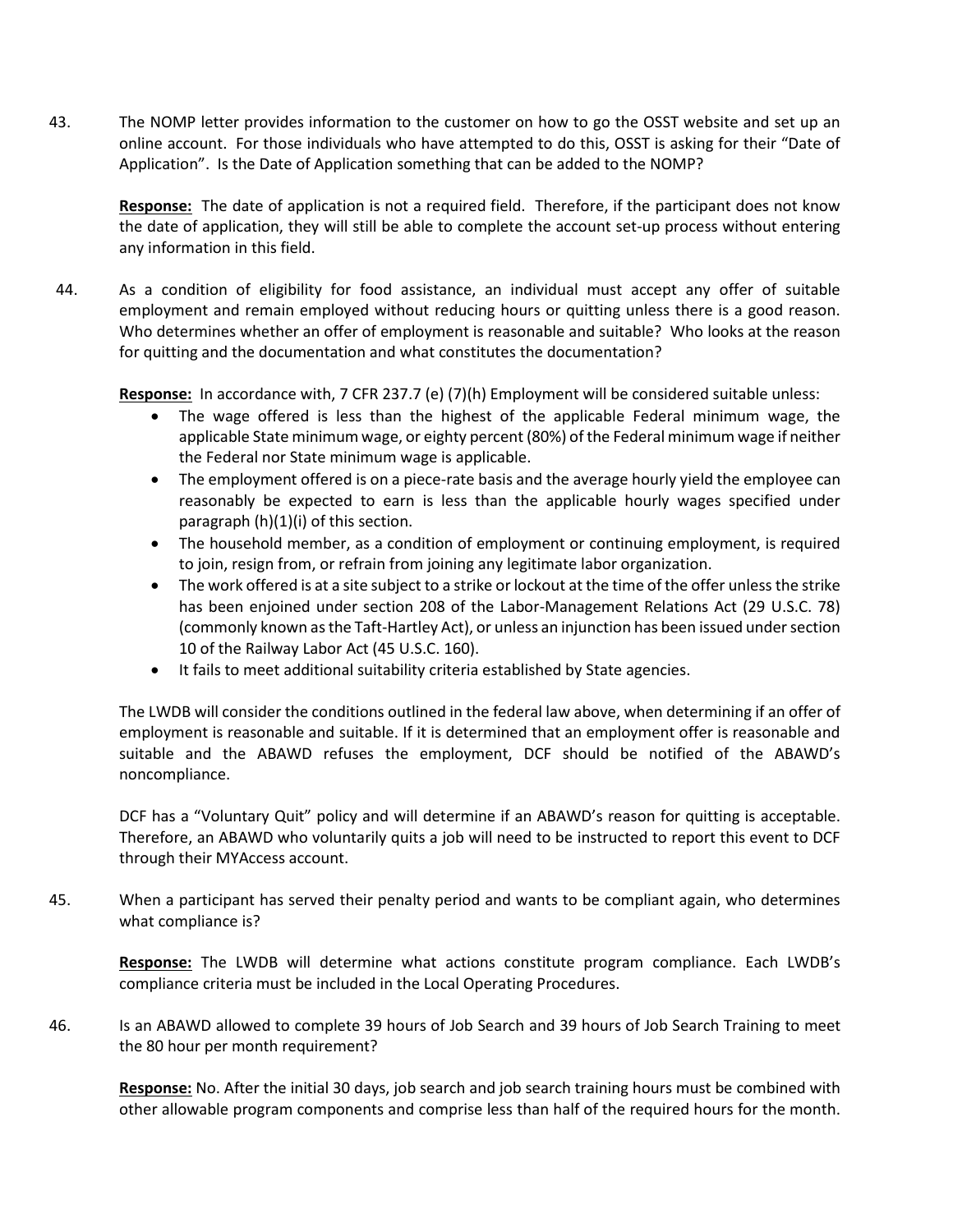The participant may be assigned to 39 hours of job search **or** 39 hour of job search training **or** 39 hours of a combination of job search *and* job search training.

47. If a LWDB dual enrolls a SNAP participant in WIOA under Career Services, are we allowed to code them as assigned to WIOA in OSST and have them complete the hours remaining after the work experience in a job search/job search training activity to reach the required 80 hours?

**Response:** Yes. Job search activities that are included in WIOA or Trade Act programs are allowable. However, as with any participant, SNAP participants assigned to your local WIOA program will impact the LWDB's WIOA program performance.

*NOTE: According to 7 CFR 273.7, the state agency should not establish a continuous, year-round job search requirement. If a reasonable period of job search does not result in employment, placing the individual in a training or education component to improve job skills will likely be more productive. To meet this requirement, job search as an activity may not be a "year round" activity.* 

48. Is it possible for the LWDBs to get a copy of the DEO SNAP Orientation to provide a local orientation to those SNAP customers that are not included in the NOMP online activities?

**Response:** Yes. The presentation is available on our website at: [http://www.floridajobs.org/workforce](http://www.floridajobs.org/workforce-board-resources/programs-and-resources/program-resources)[board-resources/programs-and-resources/program-resources.](http://www.floridajobs.org/workforce-board-resources/programs-and-resources/program-resources)

49. Where can I access information about the grievance process and fair hearings?

**Response:** You may access information about the grievance and fair hearings process on our website at: [http://www.floridajobs.org/workforce-board-resources/programs-and-resources/program-resources.](http://www.floridajobs.org/workforce-board-resources/programs-and-resources/program-resources)

50. What should a case manager do if an ABAWD comes to the career center to participate in the program and a "SNAP E&T Participation Notice Activity - 599 code" has not been generated on the case?

**Response:** If a case does not have a 599 code entered in the OSST system, then this means that a Notice of Mandatory Participation (NOMP) has not been mailed to the participant. When the OSST system mails the participant the NOMP, the 599 will appear on the case and the participant can follow the instructions provided in the notice to begin to comply with the program requirements.

Therefore, case managers should not enter a 594 code on cases that do not have a 599 code entry. Entering the 594 on cases without a 599 will not start automation nor will it allow the customer to begin participation. The LWDB staff should inform the customer that they must wait until they receive the NOMP to begin complying with the program requirements.

51. Why do some of my cases still have an open 599 after the customer has completed all of the automated steps (orientation, assessment, and job search or job search training) within the first 30 days?

**Response**: If a case has an open 599, after the initial 30 days from referral, and the ABAWD has completed all of the initial steps, this indicates the 599 activity was not ended by staff as completed and the case was not removed from automation.